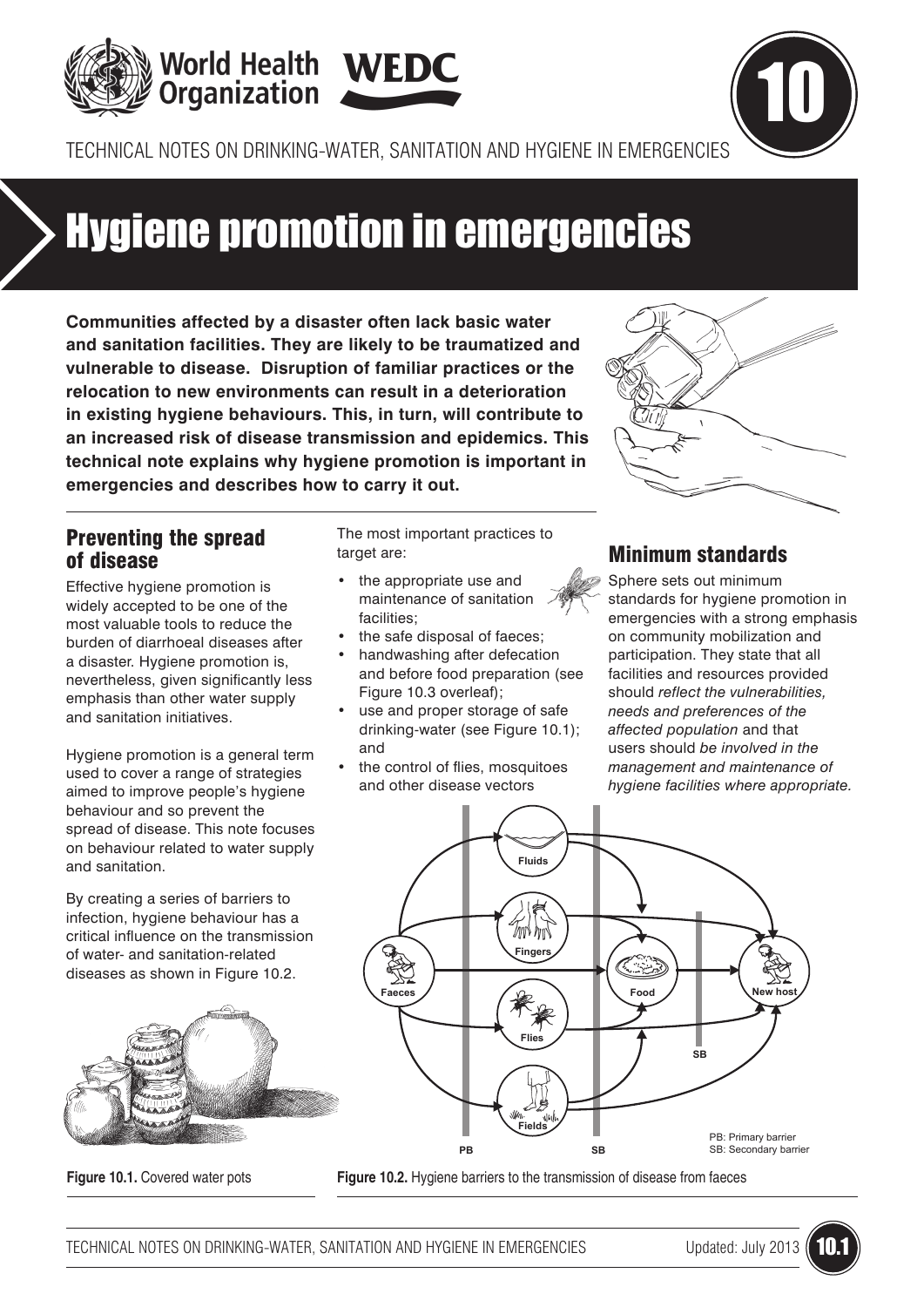# How to wash hands thoroughly

**Hands should be washed with soap and under water for at least 20 seconds. Special attention needs to be paid to germs that may be trapped under nails and in crevices. The arrows in the pictures below show the direction of movement of the hands.**



1. Wet hands with water 2. Apply soap to cover all



surfaces of the hands





3. Rub hands palm to palm 4. Rub each palm over the back of the other hand



5. Rub palm to palm with fingers interlaced



6. Rub backs of fingers to opposing palms with fingers interlocked



7. Rub each thumb clasped in opposing palm



8. Clasp fingers and circular rub opposing palm



9. Rinse well with water 10. Allow hands to dry



completely before touching anything else

**Figure 10.3.** How to wash hands thoroughly

# Principles of hygiene promotion

- **1. Target a small number of riskreduction practices.** Target the behaviours most likely to directly reduce the spread of disease first. These are likely to include handwashing with soap and safe disposal of faeces.
- **2. Target specific audiences.**  Identify the community groups that have the largest influence on the changes you wish to promote and target your promotion activities at them.
- **3. Identify the motives for changed behaviour.** People often change hygiene practices for reasons not directly related to health, such as a wish to gain respect from neighbours, or personal pride.
- **4. Use positive hygiene messages.** People learn best and can listen for longer if they are entertained and can laugh. Frightening people will stop them listening to you.
- **5. Identify the best way to communicate.** Traditional and existing channels of communication are easier to use and are usually more effective than setting up new ones.
- **6. Use a cost-effective mix of communication channels.**  Using several methods of communicating with your audience reinforces the message and improves acceptance. However, there will be a tradeoff to consider between the cost of using multiple channels and the overall effectiveness of the campaign.
- **7. Carefully plan, execute, monitor and evaluate.** Effective hygiene promotion is communityspecific. Programmes must be designed to meet the needs of a particular community. This can only be achieved through careful planning, monitoring and evaluation of activities.

# Planning hygiene promotion

#### **Initial assessment**

A rapid assessment is important for the development of the promotion campaign and to appraise improvements achieved. The key questions to be answered by the assessment are shown in Box 10.1. In the first phase of an emergency a rapid assessment is all that can be undertaken. This may consist

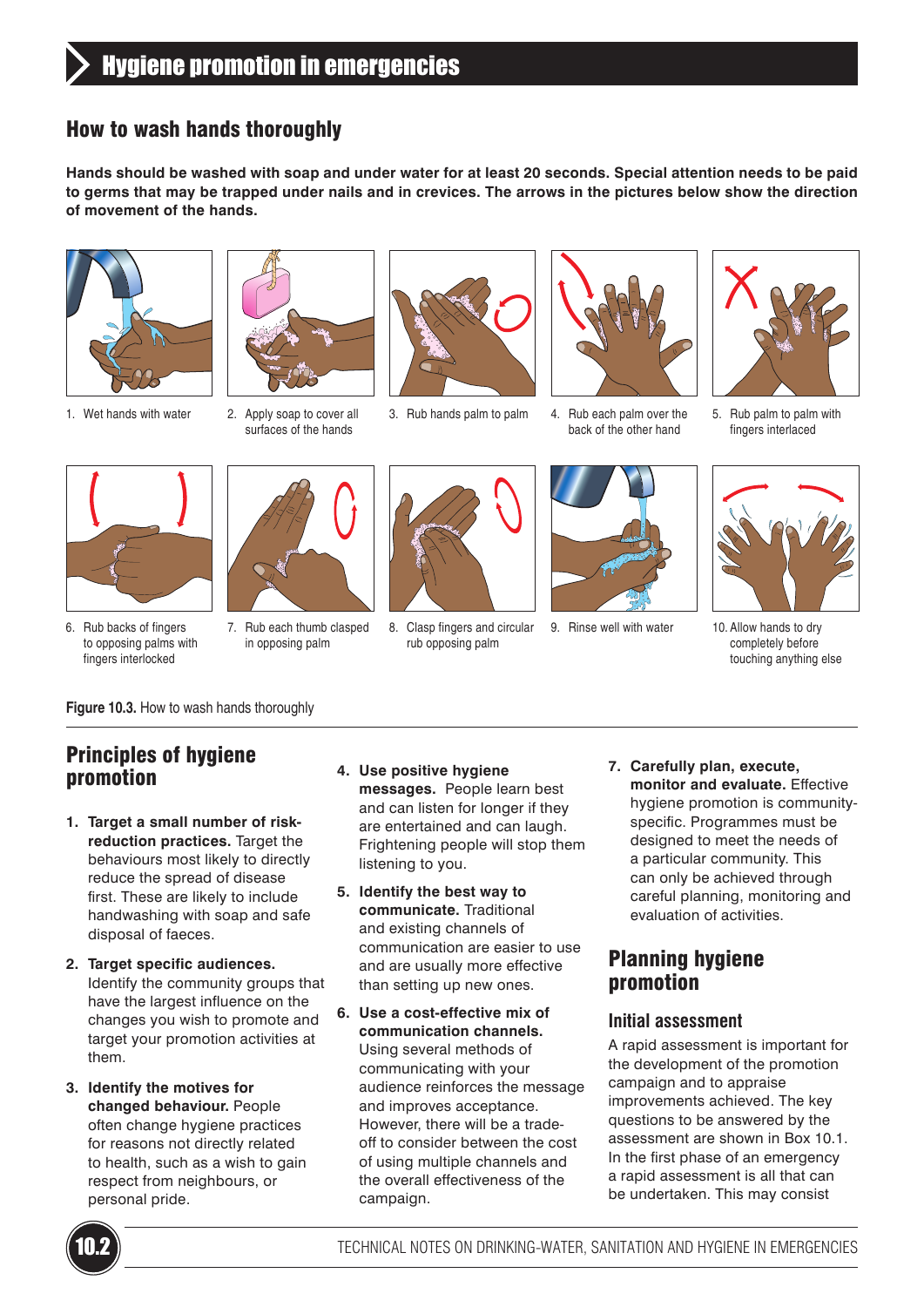#### **Box 10.1. Key questions for a rapid hygiene assessment**

- What are the most widespread risk behaviours in the community?
- How many in the community show these risk behaviours and who are they?
- Which risk behaviours can be altered?
- Who uses safe practices and what motivates and influences their use?
- What communication channels are available and which are reliable for promoting hygiene?
- What facilities or materials do people need in order to engage in safe practices?
- How much time, money or effort are people willing to contribute to have access to those facilities/materials?
- Where will those facilities/materials be available?
- How will the availability of these facilities/materials be communicated to people?

#### **Box 10.2. Essential skills and knowledge required by facilitators**

- Knowledge of health problems related to sanitation in emergency situations and appropriate prevention strategies.
- Understanding of traditional beliefs and practices.
- Knowledge of hygiene promotion methods targeted at adults and children.
- Understanding of basic health messages and their limitations.
- Knowledge of the appropriate use of songs, drama, puppet shows.
- Understanding of gender issues.
- Knowledge of how to target various groups and especially vulnerable groups within the affected area.
- Communication skills.
- Monitoring and evaluation skills.

of mapping the community to show the location of important features such as water sources, latrines and community facilities, an exploratory walk through the area and some focus group discussions with representatives of the affected community and representatives of key organizations.

#### **Planning the promotion campaign**

The main steps in developing a campaign are the following:

- **• Set a goal.** The goal will usually be to improve the quality of life (or to reduce the loss of life).
- **• Identify hygiene problems.** These should have been identified by your initial assessment.
- **• Identify key behaviours linked to the problems.** These could relate to activities such as handwashing or excreta disposal but could equally be related to a poor understanding of technology, or wrong attitudes to gender issues or the environment.
- **• Determine the cause of the problems.** The more accurately the causes can be identified the easier it will be to target the campaign.
- **• Prioritize actions.** Decide which problems to target first. This will depend on balancing the priorities for improving health with available resources.
- **• Develop a strategy.** Decide which methods and tools you intend to use (see below).

# **Facilitators**

Sphere suggests that there should be one hygiene promotion facilitator for every 1000 affected people. This number should be doubled during the early stages of an emergency response. There will not be sufficient time to recruit and train dedicated facilitators for the immediate phase of an emergency, but much can be done with volunteers identified through pre-existing organizations such as faith-based groups, health care workers or extension workers. If possible, use facilitators from within the affected community as they will better understand the local difficulties and be accepted by the community.

Facilitators must be trained (see Figure 10.4). Box 10.2 lists the topics that should be included in training, but they do not have to be covered all at once. Start with basic training in promotion techniques and provide short, regular programmes to gradually upgrade their skills.



**Figure 10.4.** Training of facilitators

## Promotion tools and communication methods

- **• Radio broadcasts.** An effective method of reaching a large number of people quickly. They should be brief, informative and entertaining with a memorable slogan or tune (jingle). Use a mix of voices in the form of a drama or interview.
- **• Public address systems.**  These can be used instead of radio broadcasts if the area to